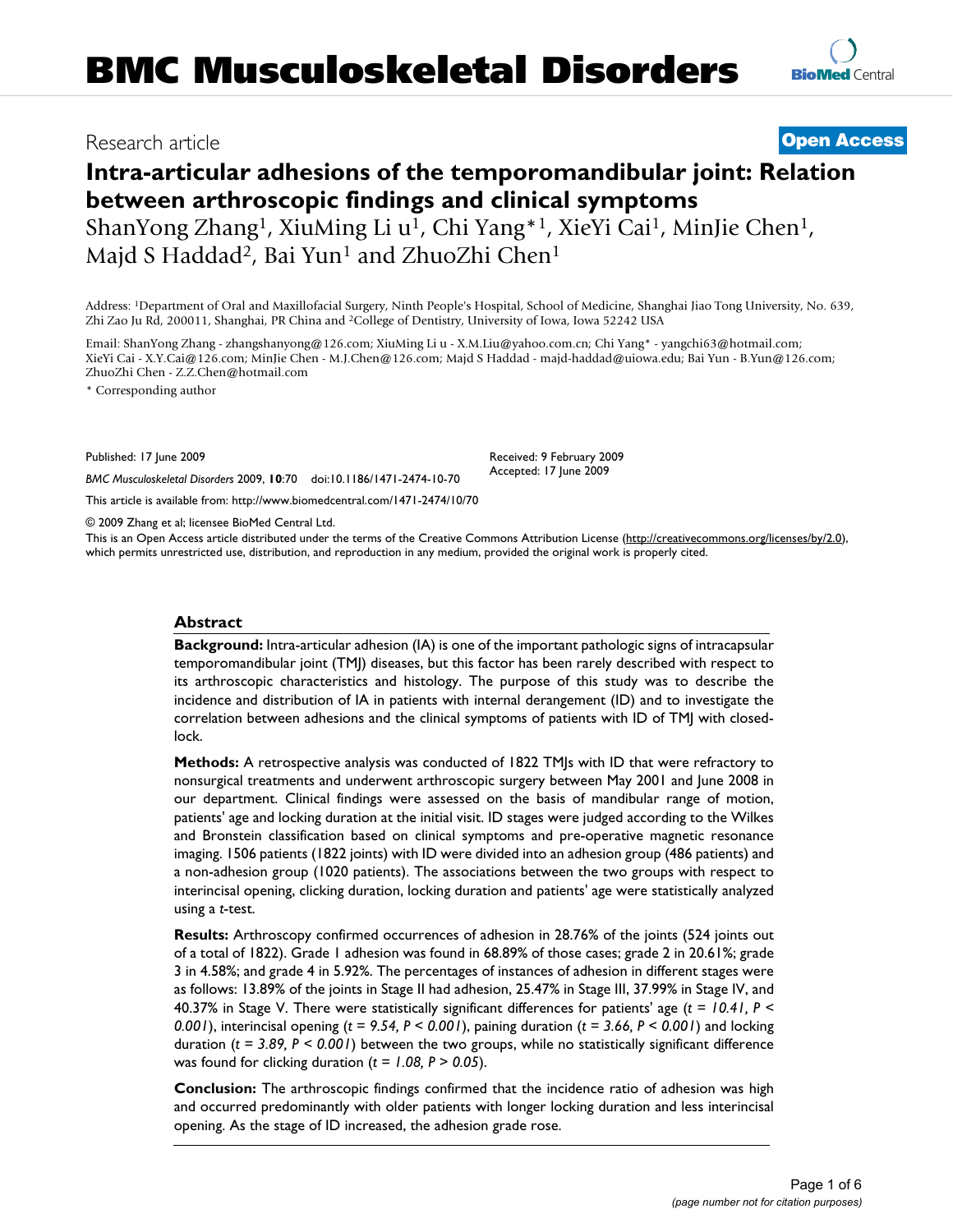# **Background**

Murakami and Segami [1] elucidated the nature and pathogenesis of adhesion formation, described its arthroscopic characteristics and the correlation between adhesions and the clinical subjective symptoms of patients with internal derangement of the temporomandibular joint (TMJ) with closed-lock, and suggested the frequent occurrence of intra-articular adhesion (IA) of TMJ. However, the most common method of imaging used to diagnose adhesions certainly has its limitations. Plain film arthrography (PFA) is restricted because of the projection angle and its radiation capability. Although magnetic resonance imaging (MRI) is certainly a less invasive procedure with which to image TMJ disc, the diagnostic accuracy of MRI for intra-articular adhesions was poor and IA could only be detected on T2 weighted-images with existing synovial fluid. Magnetic resonance arthrography (MRAr) has a relatively higher accuracy, but the high cost and the required special skills constrain its use [2-5]. Arthroscopy can examine adhesions directly and observe various adhesions in the upper compartment of TMJ. Although it is a costly procedure, arthroscopy is also, particularly if done in the operating room under general anesthesia. The advantage of arthroscopy is that it is more accurate in determining the location and type of adhesions. If such intra-articular diseases are detected, they could be removed by performing various operations at the same time [6-10]. Therefore arthroscopy is considered as a better way to diagnose and treat IA. In order to provide guidance for clinical treatment, in this study we investigated the incidence ratio of the TMJ IA and explored the correlation between two groups with regard to locking duration, interincisal opening, paining duration and patients' age.

#### **Methods** *Patients*

Consecutive 1822 TMJs of 1506 patients with unilateral (1189 patients) or bilateral (317 patients) internal derangement (ID) of the TMJ who visited the TMJ clinic at the Ninth People's Hospital, affiliated with the Shanghai JiaoTong University, between May 2001 and June 2008. The patients whose ID stages varied from II~V were diagnosed in accordance with the clinical and imaging standard of Wilkes and Bronstein [11,12]. There were 281 men and 1225 women with a mean age of 29.79 years (range 12–73). The mean duration of TMJ closed-lock before arthroscopy was 6.97 months, ranging from 0.5 to 96 months. Those patients had experienced severe TMJ pain and/or disturbance at mouth opening and were refractory following nonsurgical treatments aimed at alleviating their symptoms. Patients with previous TMJ surgery, systemic inflammatory joint disease, facial growth disturbances, direct trauma or fractures of facial bones, condylar hypoplasias, or tumor were excluded.

Clinical examination and MRI were performed, and signs and symptoms were recorded at the initial visit. MRI was performed on all patients by using a 1.5-T MRI scanner (General Electric, Milwaukee, Wis) with bilateral 3-inch dual-surface coils, as described previously [3]. Arthroscopic surgeries were performed by one of the authors (C. Yang) after the MRI showed disc displacement with or without reduction which had been treated with nonsurgical modalities for some time. The study was approved by the Human Research Ethics Committee at The Ninth People's Hospital's and the Standing Committee on Ethics in Research Involving Humans of Shanghai Jiao Tong University. All participants gave written informed consent.

# *Instruments and equipment*

The equipments included an arthroscopy system (Stryker, San Jose, CA) and a video system (Sony Company, Japan). A 2.4 mm arthroscope with a 2.7 mm outer protective cannula was used for diagnostic arthroscopy of the superior joint space of the TMJ.

### *Arthroscopic surgery*

Arthroscopic examinations and treatments were performed by the same specialist. Patients were under local anesthesia during the examination and treatment. After upper joint distention was achieved with 2–3 ml of 2% lidocaine, the space was entered with a sharp trocar, 2.4 mm in diameter, protected by 2.7 mm outer cannula. Once the capsule was entered (the surgeon confirmed entry by the presence of fluid return in the cannula), a blunt obturator was used to replace the sharp trocar. The obturator provided further confirmation of correct placement and allowed for gentle palpation of the fibrocartilage. Next, the 2.4 mm arthroscope was inserted, and an initial diagnostic sweep from the posterior syonvial pouch to the anterior syonvial pouch was performed. Capsular distention and intermittent lavage with Ringer lactate irrigation were maintained through an open irrigation system. In the upper compartment, the structures including the posterior attachment of the disc, the disc itself, the fibrocartilage of the glenoid fossa, and the synovium were examined. Detection of the intra-articular adhesions also allowed for the simultaneous application of a particular treatment. The shape, location, and degree of adhesions were recorded postoperatively by the assistant with nine parts of the TMJ upper compartment (Figure 1) [13]. The upper joint compartment was first divided into 3 regions, the anterior recess as region I, the intermediate space as region II, and the posterior recess as region III. Then, each region was further divided into 3 parts from lateral to medial.

Based on the classification of Professor Yang [14], adhesions were divided into 4 grades under arthroscopy as shown in Figure 1. Grade 1 was identified as a filmy or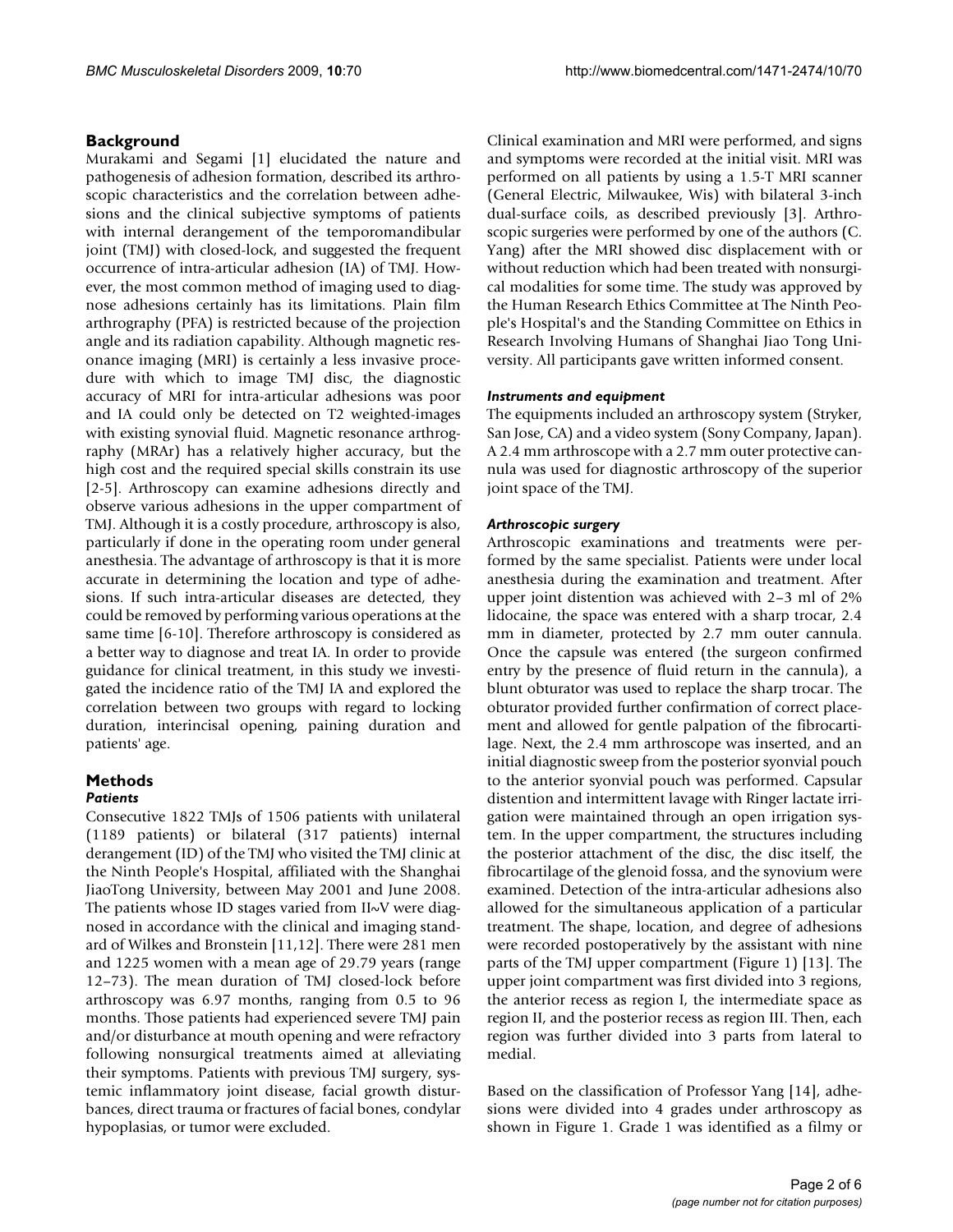

**Figure 1 Different adhesions under arthroscopy**. A. Arthroscopic view of grade 1 adhesion; B. Arthroscopic view of grade 2 adhesion; C. Arthroscopic view of grade 3 adhesion; D. Arthroscopic view of grade 4 adhesion.

silk-like adhesion connecting the intersynovial structures from the roof to the bottom structure. This pathology was observed both in the anterior and the posterior synovial pouch or recess, and usually in the medial capsular area (Figure 1A). Grade 2 was commonly observed in the anterolateral aspect of the upper joint compartment. As this broad adhesion is frequently formed at the anterior boundaries of the upper joint compartment, distinguishing the real capsule from this structure is not easy. Under precise and appropriate observation and palpation in the anterior recess, the adhesion surface with irregular distribution of capillary networks was revealed (Figure 1B). Grade 3 was defined as band-like adhesion connecting the glenoid fossa and the posterior disc band. It was usually detected in the intermediate space between the articular eminence and the articular disc or the posterior attachment. It could lead to moderate mouth-opening limitation (Figure 1C). Grade 4 is defined as an extensive adhesion, being formed in more than 3 parts of the joint compartment. This type of adhesion could also lead to severe mouth-opening limitation (Figure 1D). After operation, the shape, position and degree of adhesions were recorded by the assistant according to their coincident opinions with the disk being divided into nine parts [13].

#### *Statistical analysis*

The data were processed using the Statistical Package for the Social Sciences (SPSS version 13.0) software. The intergroup differences between the adhesion group and non-adhesion group were compared by *a t*-test, and the correlation between the different grades of adhesion and variable ID stages were processed by a X*<sup>2</sup>*-test, as *p* values less than 0.05 were considered significant.

#### **Results**

#### *Relationship between adhesion grades and ID stages*

Arthroscopic surgery confirmed that 524 joints out of 1822 TMJs in 486 patients had adhesions, which accounted for 28.76%. The relationship between adhesion grade and ID stage is presented in Figure 2. The percentage of grade 1 adhesions was 68.89% (361/524), 20.61% (108/524) were grade 2, 4.58% (24/524) were grade 3, 5.92% (31/524) were grade 4. Twenty-five out of 180 TMJs (13.89%) which were in stage II of ID had adhesions. The number of adhesions among the 1021 TMJs which were in stage III of ID was 260 (25.47%). One hundred and seventy-four (37.99%) of the instances of adhesion were observed with the 458 TMJs which were in stage IV of ID. Finally, adhesions were detected in 65 from the total of 161 TMJs which were in stage V of ID (40.37%). There was significant correlation between the different grades of adhesion and the variable ID stages ( $X^2 = 46.54$ ,  $P < 0.01$ )

#### *Distribution of adhesions in upper joint compartment*

As shown in Figure 3, there were 4716 parts in the 524 TMJs with adhesions, and 1024 of those parts had adhesions. As regards adhesion location, 841 (82.13%) were in region I, 86 (8.40%) were in region II, and 97 (9.47%) were in region III. Two hundred and fifty-five (24.90%)



#### Figure 2

**The relationship between the adhesion of different grades and variable ID stages**.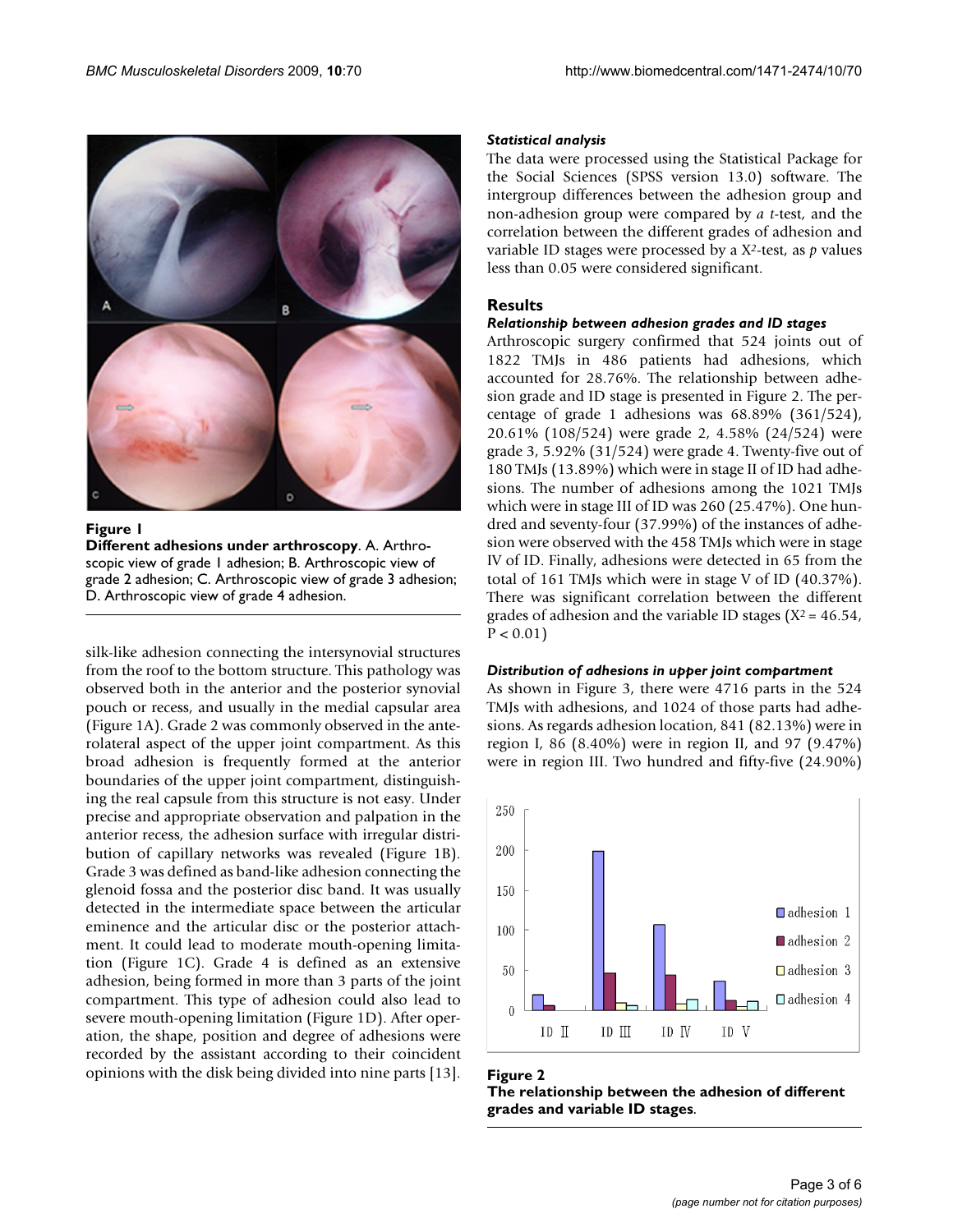

**Figure 3 Distribution of adhesions in the upper joint compartment**.

out of the total 1024 parts with adhesion were in I a, 373 (36.43%) were in I b, 213 (20.80%) were in I c, 30 (2.93%) were in II a, 37 (3.61%) were in II b, 19 (1.86%) were in IIc, 28 (2.73%) were in IIIa, 37 (3.61%) were in IIIb, and 32 (3.13%) were in IIIc.

#### *Clinical symptom comparison between the two groups*

The arthroscopy confirmed that 486 patients (524 joints) were in an adhesion group and 1020 patients (1298 joints) were in a non-adhesion group. Comparative analysis of the obtained data from the two groups was performed with regard to patients' age, clicking duration, locking duration, paining duration and maximum interincisal opening as shown in Table 1. There were significant differences between the adhesion group and the nonadhesion group for all of the items ( $P < 0.001$ ) stated above with the exception of clicking duration.

#### **Discussion**

No unified consensus exists as regards the classification and grades of TMJ IA. Murakami [1] has divided the adhesions into three types according to their shapes, namely film-like adhesion, band-like adhesion, and pseudowalllike adhesion. Other researchers have proposed a 6-type division of IAs based on their shape and location, or a 10 grade severity-based classification [14,15]. For the purposes of our study, we divided IAs into grades 1~4 according to the criteria established by Professor Yang and based on the main indexes of shape, size and location of the adhesion, besides TMJ function. The assignment of higher adhesion grades was correlated with a higher severity in the degree of mouth opening limitation. For example, if the band-like adhesion was located in the intermediate space, thus causing severe limitation on mouth opening, it was defined as grade 3. Using arthroscopy as the golden standard, we have compared the detection of the adhesion in 27 consecutive patients (33 joints) by MRI, and the article will be published soon [3]. So we will not do further discussion in this paper.

An earlier study by Murakami [16] reported the occurrence of IAs in 91.20% of his total of 68 patients with TMJ ID, which was much higher than our results. What might be accountable for that discrepancy is the difference in the ID stages of the patients. Our study indicated that stage III accounted for 56.04% of all cases, and stage IV for 25.14%, while in Murakami's study, stage IV and V were the most and the percentage was 44.12% totally. Pseudowall adhesion was the predominant pathology (80.9%, or 55 out of 68 joints) in Murakami's report. However, our statistical data indicated that the most common adhesion was grade 1 with 68.89%, followed by grade 2 with 20.61%, and grade 4 with 5.92%. Grade 3 was the least common adhesion and the percentage was only 4.58%.

The pathogenesis and etiology of IA have not been elucidated completely. There are different hypotheses on the mechanism of the etiology and the formation of adhesions. Kaminishi and Davis [17] hypothesized on the formation of adhesions in the TMJ based on the orthopedic literature. One of the theories claims that synovitis causes fibrin deposition, which decreases joint lubrication. The resultant suction cup effect and immobilized joint causes the fibrin deposition to continue, with the formation of fibrous adhesions. Another theory ascribes the formation

**Table 1: Comparison of patients'age, clicking duration, locking duration, paining duration and interincisal opening between the** adhesion group and the non-adhesion group  $\overline{\overline{x}}$ 

| Item                      | Adhesion group<br>$(n = 490)$ | Non-adhesion group<br>$(n = 1230)$ |       | D∗      |
|---------------------------|-------------------------------|------------------------------------|-------|---------|
| Age (years)               | $35.03 \pm 14.10$             | $27.33 \pm 11.78$                  | 10.41 | $.000*$ |
| Clicking duration (month) | $18.91 \pm 32.18$             | $20.59 \pm 27.85$                  | 08. ا | 0.281   |
| Locking duration (month)  | $6.97 \pm 8.38$               | $5.42 \pm 4.34$                    | 3.89  | $.000*$ |
| Paining duration (month)  | $4.61 \pm 4.80$               | $3.71 \pm 4.03$                    | 3.66  | $.000*$ |
| IO pre-operation (mm)     | $24.33 \pm 6.82$              | $28.38 \pm 8.18$                   | 9.54  | $.000*$ |

Note: \**P* < 0.001; IO: Interincisal opening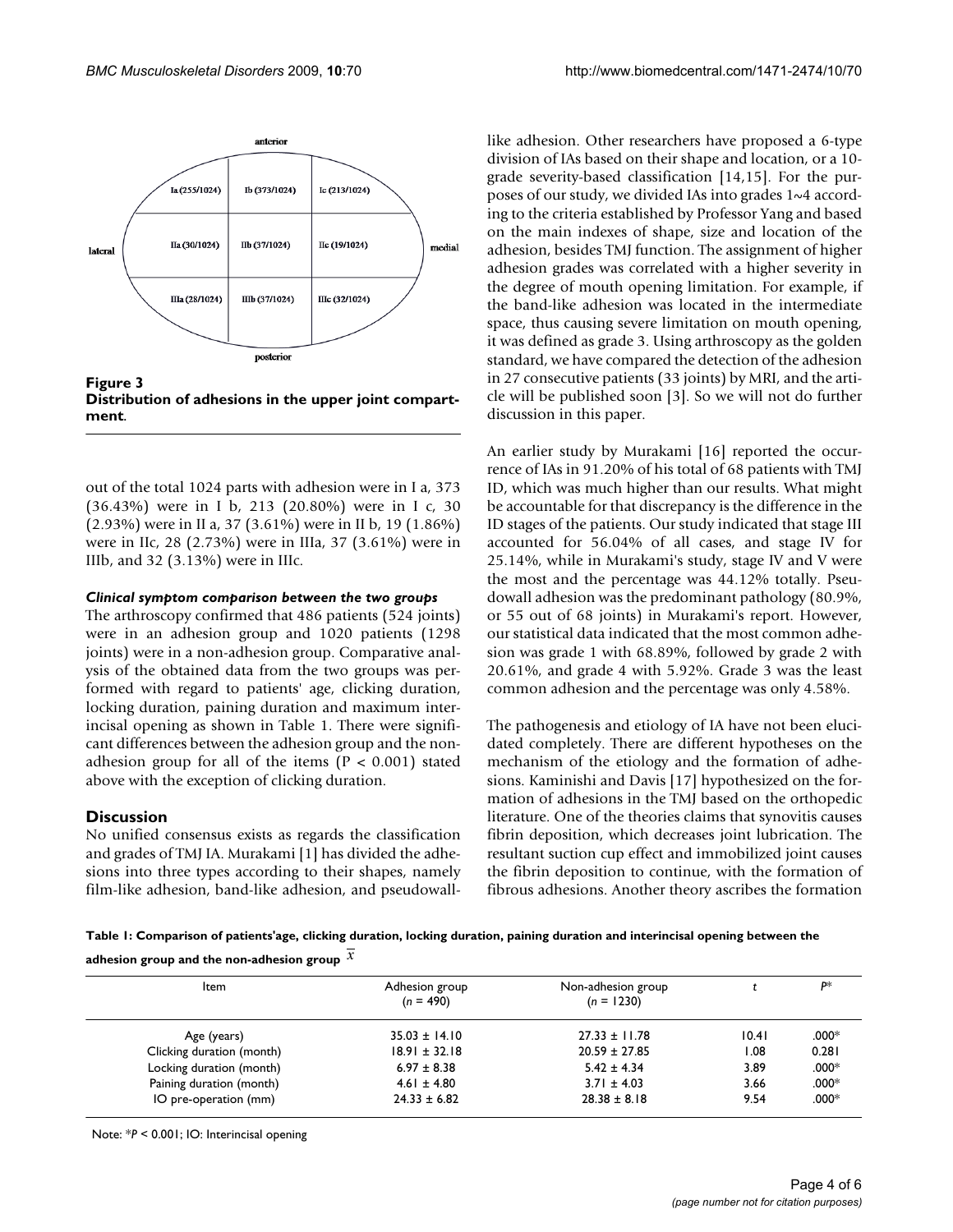of adhesions to hematomas in the synovial membrane which attract fibroblasts and fibrocytes to that area. The healing process is associated with the subsequent formation of scar tissue on the existing fibrous capsular wall.

In this study, we found that the adhesion in region I (anterior upper recess) was predominant accounting for 82.13% of adhesion occurrences. Among those, 61.33% were located in the exterior-middle parts (Ia and Ib). However, adhesions in region II and III constituted only 9.47% of the total number of adhesions. Similar conclusions have also been drawn by other studies [1,18]. A possible explanation to our findings could be the fact that the anterior upper recess is located in the lowest position of the upper joint compartment. This situation occurred more frequently if anterior disc displacement without reduction was present, especially if the disc was folded into a V or U-shape. The possible mechanism responsible for this might involve mechanical squeezing of the synovium in the anterior recess and the posterior attachment due to anterior disc displacement without reduction resulting in folding and fusion of the synovial membrane combined with vessels congestion and exudation in the plicate synovial membrane in cases of inflammation. The inflammation exudate accumulates in the anterior recess and the result is formation of an adhesion.

The patients in this study with ID stages II~V were divided into an adhesion group and a non-adhesion group. We investigated the correlation between patients' age, clicking duration, locking duration, paining duration and maximum interincisal opening between the two groups. From the statistical data, we knew that the patients' age and the locking duration in the adhesion group were higher than in the non-adhesion group, and the maximum interincisal opening before operation was bigger in the nonadhesion group than in the adhesion group. It was illustrated that longer locking duration and older age are associated with a higher possibility for adhesion formation as well as the occurrence of higher ID stages and the higher adhesion grades. Therefore, it is our opinion that patients with ID should be treated as soon as possible. A number of methods should be used to minimize the duration of the mouth opening limitation and, accordingly, to minimize the severity of the adhesion and to obtain satisfactory therapeutic effect.

# **Conclusion**

Various IAs are frequently detected in the upper joint compartment in patients with ID of TMJ. Adhesion grades may be described as grade 1 to grade 4, and adhesion incidence has a tendency to increase with the duration of symptoms and patients' age. The relationship between clinical signs and symptoms is reflected more distinctly in the degree of distribution of adhesions than in each regional level. Correlations between subjective symptoms might be considered as a concomitant disease in cases of intra-articular TMJ pathology.

# **Competing interests**

The authors declare that they have no competing interests.

# **Authors' contributions**

SYZand CYparticipated in the design of the study. SYZparticipated in the acquisition of data and wrote the paper. *All authors* carried out the arthroscopic operation, and recorded the patients' data. XMLperformed the statistical analysis and interpretation of data, and drafted the manuscript. XYC, MJC, BY, and ZZCparticipated in the analysis and interpretation of data, and reviewed the manuscript. MSHparticipated in the acquisition of data and corrected the English grammar. All authors read and approved the final manuscript.

# **Acknowledgements**

This study was supported by Science and Technology Commission of Shanghai (08DZ2271100), Grant of Shanghai Leading Academic Discipline Project (S30206), Grant from Shanghai Municipal Bureau of Health (2008160), Project of Shanghai "Phosphor" Science Foundation (04QMH1415), Grant from the Ph.D. Programs Foundation of Shanghai Jiao Tong University School of Medicine (BXJ0926), and Research Fund of Medicine and Engineering of Shanghai Jiao Tong University (YG2009MS42).

#### **References**

- Murakami K, Segami N: Intraarticular adhesions of the tempo**romandibular joint.** In *Advance in diagnostic and surgical arthroscopy of the temporomandibular joint* Edited by: Clark GT, Sanders Bertolami CN. Philadelphia: W.B. Saunders; 1993:15.
- 2. Yang C, Zhang SY, Wang XD, Fan XD: **[Magnetic resonance](http://www.ncbi.nlm.nih.gov/entrez/query.fcgi?cmd=Retrieve&db=PubMed&dopt=Abstract&list_uids=15979852) [arthrography applied to the diagnosis of intra-articular adhe](http://www.ncbi.nlm.nih.gov/entrez/query.fcgi?cmd=Retrieve&db=PubMed&dopt=Abstract&list_uids=15979852)[sions of the temporomandibular joint.](http://www.ncbi.nlm.nih.gov/entrez/query.fcgi?cmd=Retrieve&db=PubMed&dopt=Abstract&list_uids=15979852)** *Int J Oral Maxillofac Surg* 2005, **34:**733-738.
- 3. Zhang SY, Yang C, Zheng JW, Wang XD, Fan XD: **Magnetic resonance imaging in the diagnosis of intra-articular adhesions of the temporomandibular joint.** *Brit J Oral Maxillofac Surg* 2009, **47:**389-392.
- 4. Zhang SY, Yang C, Zheng JW, Wang XD, Fan XD: **[Plain film](http://www.ncbi.nlm.nih.gov/entrez/query.fcgi?cmd=Retrieve&db=PubMed&dopt=Abstract&list_uids=17236923) [arthrography applied to the diagnosis of intraarticular adhe](http://www.ncbi.nlm.nih.gov/entrez/query.fcgi?cmd=Retrieve&db=PubMed&dopt=Abstract&list_uids=17236923)[sions of the temporomandibular joint.](http://www.ncbi.nlm.nih.gov/entrez/query.fcgi?cmd=Retrieve&db=PubMed&dopt=Abstract&list_uids=17236923)** *J Oral Maxillofac Surg* 2007, **65:**212-217.
- 5. Westesson PL, Kwok E, Barsotti JB, Hatala M, Paesani D: **[Temporo](http://www.ncbi.nlm.nih.gov/entrez/query.fcgi?cmd=Retrieve&db=PubMed&dopt=Abstract&list_uids=1727298)[mandibular joint: improved MR image quality with](http://www.ncbi.nlm.nih.gov/entrez/query.fcgi?cmd=Retrieve&db=PubMed&dopt=Abstract&list_uids=1727298) [decreased section thickness.](http://www.ncbi.nlm.nih.gov/entrez/query.fcgi?cmd=Retrieve&db=PubMed&dopt=Abstract&list_uids=1727298)** *Radiology* 1992, **182:**280-282.
- 6. Yang C, Qiu WL, Ha Q: **Arthroscopic therapy in the treatment of the Temporomandibular joint osteoarthrosis.** *Int J Oral Maxillofac Surg* 2001, **30(suppl):**83.
- 7. Kondoh T, Kobayashi K: **[Diagnosis and treatment of fibrous](http://www.ncbi.nlm.nih.gov/entrez/query.fcgi?cmd=Retrieve&db=PubMed&dopt=Abstract&list_uids=2626791) adhesion into upper joint compartment of the TMJ: Part 2, [Arthroscopic findings and arthroscopic sweeping and lysis.](http://www.ncbi.nlm.nih.gov/entrez/query.fcgi?cmd=Retrieve&db=PubMed&dopt=Abstract&list_uids=2626791)** *Tsurumi Shigaku* 1989, **15:**173-181.
- 8. Kurita K, Ogi N, Toyama M, Maki I, Ike M: **[Single-channel thin](http://www.ncbi.nlm.nih.gov/entrez/query.fcgi?cmd=Retrieve&db=PubMed&dopt=Abstract&list_uids=9418141)[fiber and Nd: YAG Laser temporomandibular joint arthro](http://www.ncbi.nlm.nih.gov/entrez/query.fcgi?cmd=Retrieve&db=PubMed&dopt=Abstract&list_uids=9418141)[scope: development and preliminary clinical findings.](http://www.ncbi.nlm.nih.gov/entrez/query.fcgi?cmd=Retrieve&db=PubMed&dopt=Abstract&list_uids=9418141)** *Int J Oral Maxillofac Surg* 1997, **26:**414-418.
- 9. Kramer J, Rosenthal A, Moraldo M, Müller KM: **[Electrosurgery in](http://www.ncbi.nlm.nih.gov/entrez/query.fcgi?cmd=Retrieve&db=PubMed&dopt=Abstract&list_uids=1550642) [arthroscopy.](http://www.ncbi.nlm.nih.gov/entrez/query.fcgi?cmd=Retrieve&db=PubMed&dopt=Abstract&list_uids=1550642)** *Arthroscopy* 1992, **8:**125-129.
- 10. Sherk HH, Black JD, Prodoehl JA, Diven J: **The effects of laser and electrosurgical devices on human meniscal tissue.** *Clin Orthop* 1995, **31:**14-20.
- 11. Bronstein SL, Tomasetti BJ, Ryan DE: **Internal derangements of the temporomandibular joint: correlation of arthrography with surgical findings.** *J Oral Maxillofac Surg* 1981, **39:**572-584.